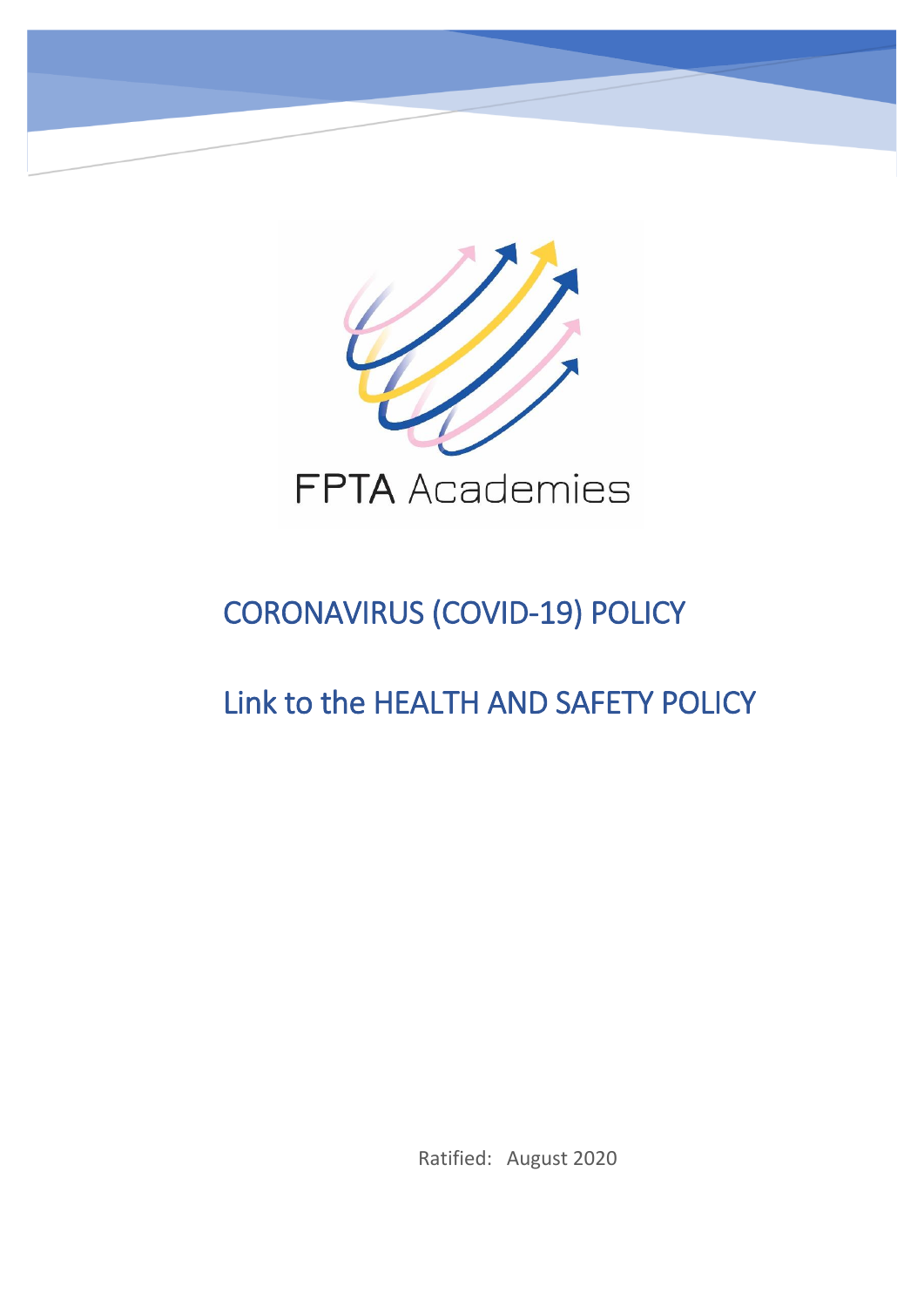### 1. Introduction

**1.1.** The FPTA Academies("the Trust") is committed to providing a safe and healthy working and learning environment for all its employees, learners, visitors and contractors.

#### 2. Purpose

**2.1**. The Coronavirus (Covid-19) policy describes the additional measures over above our usual health & safety obligations that the Trust has put in place to reduce as far as reasonably practicable the additional risks of the Coronavirus (Covid-19) outbreak. This policy should be read in conjunction with Covid-19 risk assessment and procedures agreed and implemented by local governing bodies and Headteacher.

# 3. Scope

**3.1**. The Coronavirus (Covid-19) policy applies to all employees employed throughout the Trust, learners and their parents/carers. In adherence with these arrangements employees are required to take reasonable care for their own health and safety, and for that of others who may be at risk of being affected by their acts or omissions.

**3.2**. All visitors and contractors are also required to adhere to this policy and must be capable of demonstrating their compliance with the associated policies and procedures.

#### 4. Review

**4.1** The Trust will monitor and review the effective implementation and update of this policy and associated procedures to ensure that it reflects any changes to the Trust's activities and remains up to date with latest government guidance. Any changes will be communicated to all stakeholders and will be available on Trust and School websites.

# 5. Covid-19 Policy Statement

**5.1**. The Trust recognises that it has a legal duty of care towards protecting the health and safety of its employees and others who may be affected by the activity of providing a broad and balanced curriculum during the Covid-19 pandemic.

**5.2**. In order to discharge our responsibilities, we will:

- Bring this Policy Statement to the attention of all staff;
- Carry out and regularly review risk assessments to identify proportionate and pragmatic solutions to reducing the risk of Covid-19;
- Communicate and consult with our staff on matters affecting their well being and health and safety;
- Comply fully with all relevant legal requirements and government guidance;
- Eliminate risks to health and safety, where possible;
- Encourage staff to identify and report hazards in relation to Covid-19 so that we can all contribute towards improving safety;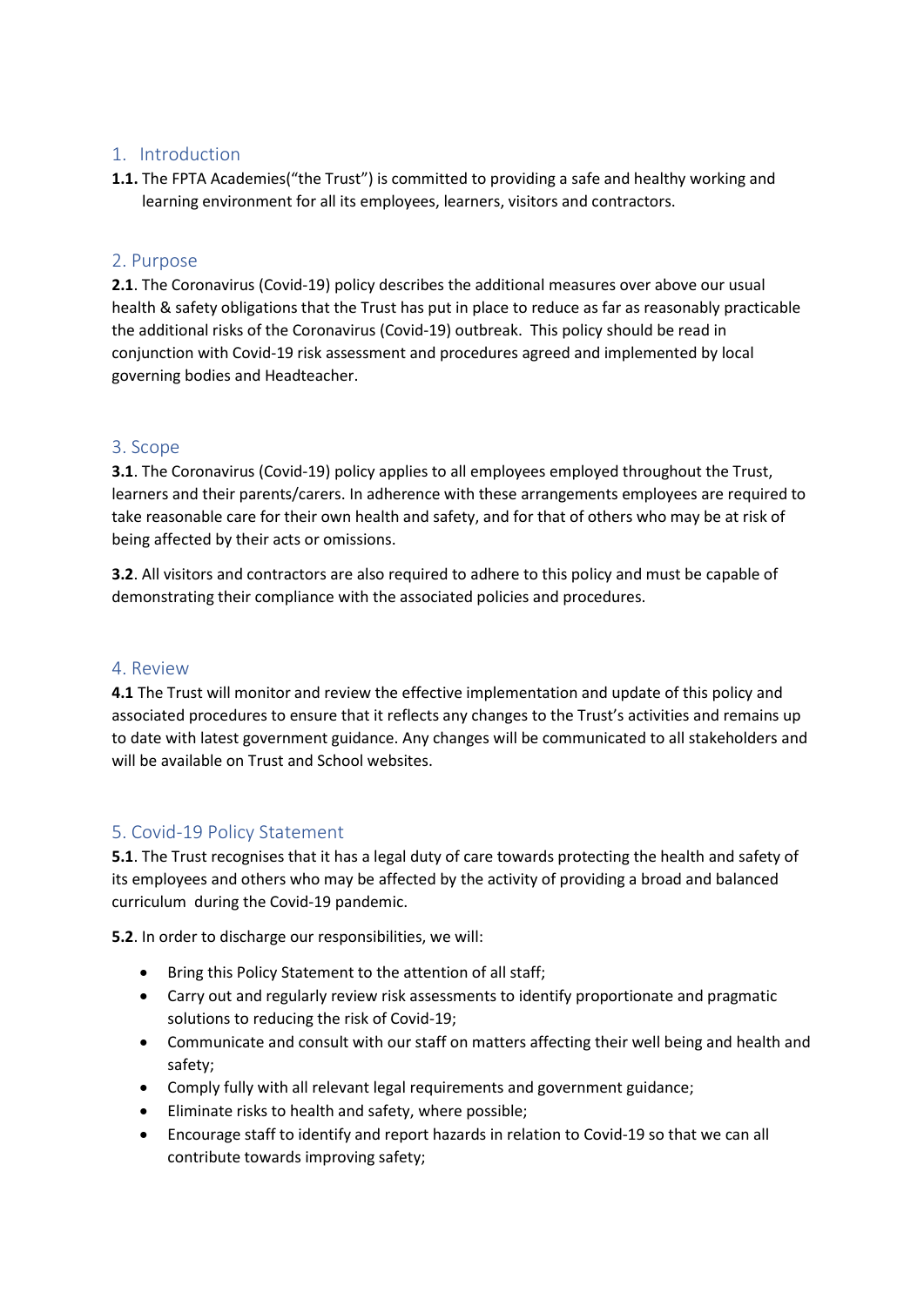- Provide sufficient and appropriate PPE for the needs of staff and learners in line with government guidance.
- Ensure that emergency procedures are in place at all locations for dealing with the virus and engaging with the Test and Trace systems ;
- Maintain our premises, and provide and maintain safe plant and equipment;
- Provide adequate resources to control the risks arising from our work activities in relation to the virus;
- Only engage contractors who are able to demonstrate due regard to health and safety matters and who are effectively managing the risks from the virus;
- Provide training and ensure that all employees are competent
- Provide adequate information, instruction, training and supervision for employees to ensure they do carry out their roles and responsibilities safely; and
- Regularly monitor and revise policies and procedures as guidance changes.

# 6. Covid-19 Responsibilities

### 6.1. Overall responsibility

The overall responsibility for health and safety and management of the virus rests within the with the Trust Board. However, it is the responsibility of every employee to co-operate in providing and maintaining a safe place of work.

### 6.2. Collective responsibility

It is important that everyone is aware of their individual and collective responsibilities and has a clear understanding of a best endeavour approach to helping to control and reduce virus transmission in our education establishments. Line managers are required to provide clear direction and accept responsibility active for risk management.

#### 6.3. Positions of responsibility

The following positions are identified as having key responsibilities for the implementation of Covid19 control measures:

#### **6.3.1 Executive Headteacher (EHT)**

The EHT is responsible for ensuring that the duties of the Trust Board are met, and that all organisational responsibilities and arrangements as set out in this policy are communicated implemented and maintained.

#### **6.3.2 Headteacher (or Head of School)**

The Headteacher must ensure that in their school:

- They implement and follow the Coronavirus (Covid-19) Policy and Health and Safety Policy and local procedures;
- They supervise their staff to ensure that they work safely, providing increased supervision for new, vulnerable and young workers;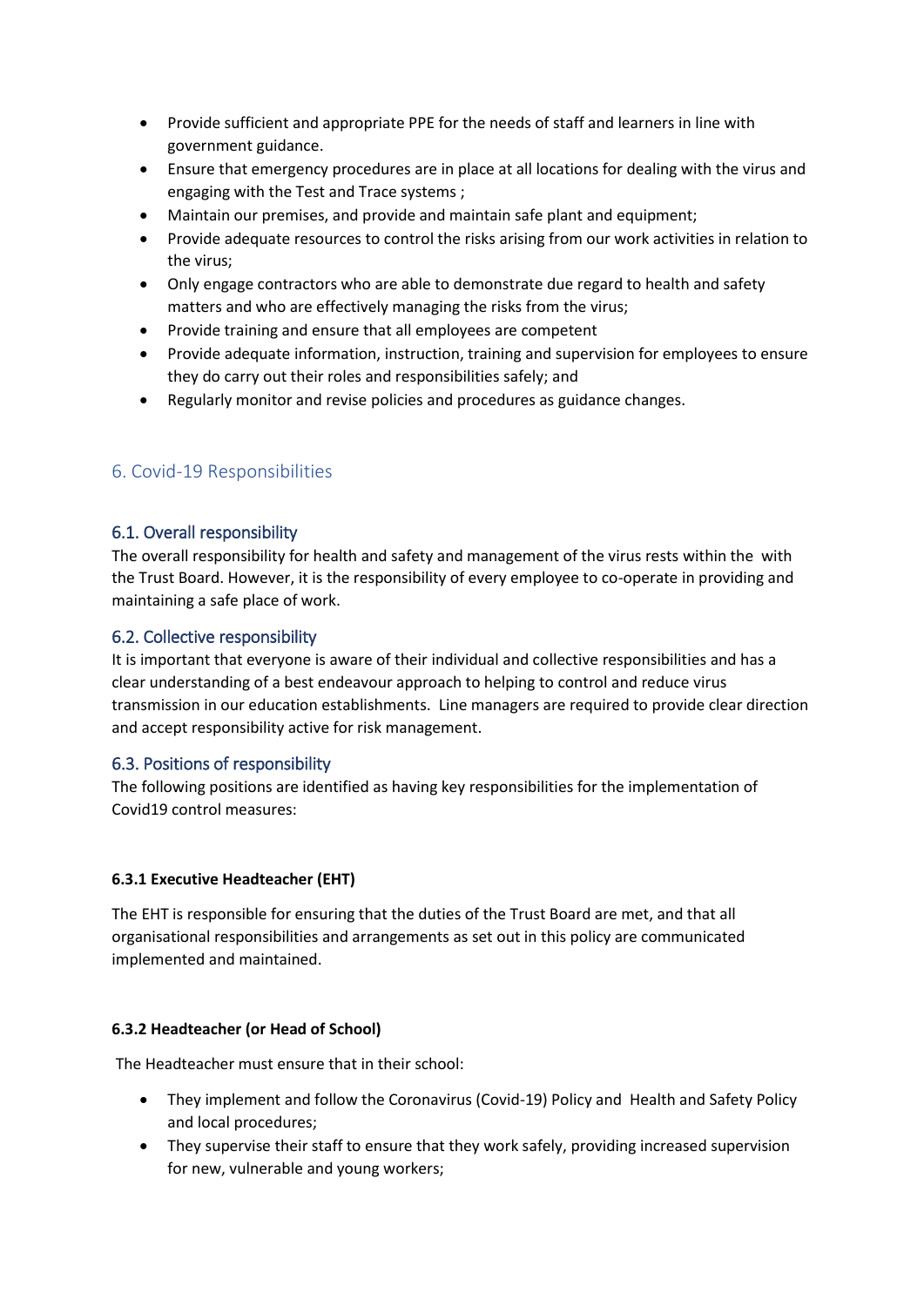- They provide a clear and coherent plan to meeting the safe operation of their school while having an ambition to provide a broad and balanced curriculum;
- They communicate and consult with staff on Covid-19 issues, guidance documents and risk assessments;
- They keep themselves up to date with developments and guidance relating to Covid19;
- They encourage staff to report hazards and raise concerns;
- Issues concerning safety raised by anyone are thoroughly investigated and, when necessary, further effective controls implemented and communicated to staff;
- Any safety issues that cannot be dealt with are referred to the Executive Leadership Team (EHT and CFO) for action;
- Safety training for staff is identified, undertaken and recorded to ensure that they are competent to carry out their work in a safe manner;
- Safe systems of work are developed and implemented where needed;
- Covid-19 incidents inside and outside of work where this impacts on the working of a school are recorded, investigated and reported where needed;
- Personal Protective Equipment (PPE) is readily available and maintained where appropriate in accordance to government guidance, and relevant staff are aware of the correct use of this and the procedures for replacement;
- Hazardous cleaning substances are stored, transported, handled and used in a safe manner according to manufacturers' instructions and established rules and procedures; and
- Regular and effective cleaning takes place.

#### **6.3.3 Line managers**

Line managers must ensure that:

- Good communication is in place between management and employees, particularly where there are organisational and procedural changes;
- Employees are fully trained to discharge their duties and have acted upon all guidance and risk assessment control measures;
- Where necessary, they look to offer additional support to any employees who are experiencing additional stress outside of work, e.g. bereavement, illness of family members or anxiety about the general safety of themselves and/or their loved ones.

#### **6.3.4 Employees**

Employees must:

- Follow the latest government guidance and any instruction, training and supervision provided to them regarding looking after their health, safety and wellbeing (including mental health) and that of others in schools during the Covid-19 outbreak;
- Raise any issues or concerns with their line manager or safety representative where applicable.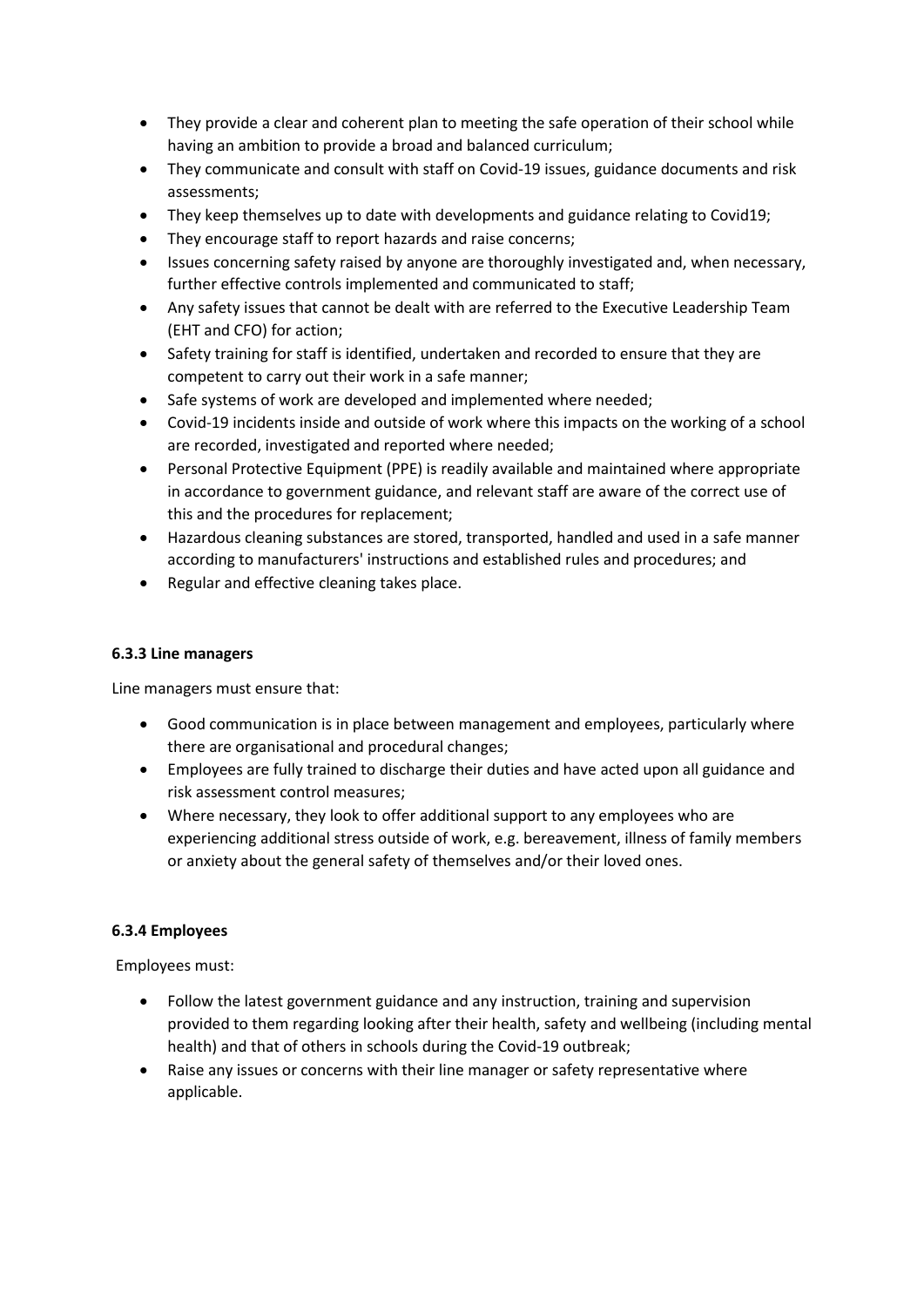#### **6.3.5 Staff carrying out cleaning activities**

Staff carrying out cleaning activities must:

- Take reasonable care of their own safety;
- Take reasonable care of the safety of others affected by their actions;
- Observe the safety rules, guidance and control measures set out in the relevant risk assessments;
- Comply with and accept the principles and arrangements of this Covid-19 Policy and the Health and Safety Policy;
- Conform to all written or verbal instructions given to them to ensure their personal safety and the safety of others;
- Dress as appropriate for their work activities, observing the different circumstance for wearing PPE;
- Use all equipment, safety equipment, devices and protective clothing as directed;
- Avoid any improvisations of any form which could create an unnecessary risk to their personal safety and the safety of others;
- Maintain all equipment in good condition and report defects to their supervisor; and
- Ensure that chemicals are used appropriately and that contact times are followed.

# 7 Arrangements

# 7.1 Re-occupation of our setting

**7.1.1** From 1<sup>st</sup> September 2020 and in line with government guidance, we will be welcoming back all pupils in all year groups for a broad and balanced education.

**7.1.2** The Trust will ensure that all premises are ready to provide a safe learning environment for staff, students and visitors in line with the guidance and with an ambition to provide a broad and balanced education.

# 7.2 Attendance

**7.2.1** The Trust believes that returning to school is vital for children's education and for their wellbeing. Time out of school is detrimental for children's cognitive and academic development, particularly for disadvantaged children. This impact can affect both current levels of learning and children's future ability to learn, and therefore we will ensure all pupils can return to school.

**7.2.2** All pupils will be encouraged to attend, unless they are self-isolating, or they are in a clinically vulnerable group (in which case they should follow medical advice). There may be a small number of exceptions: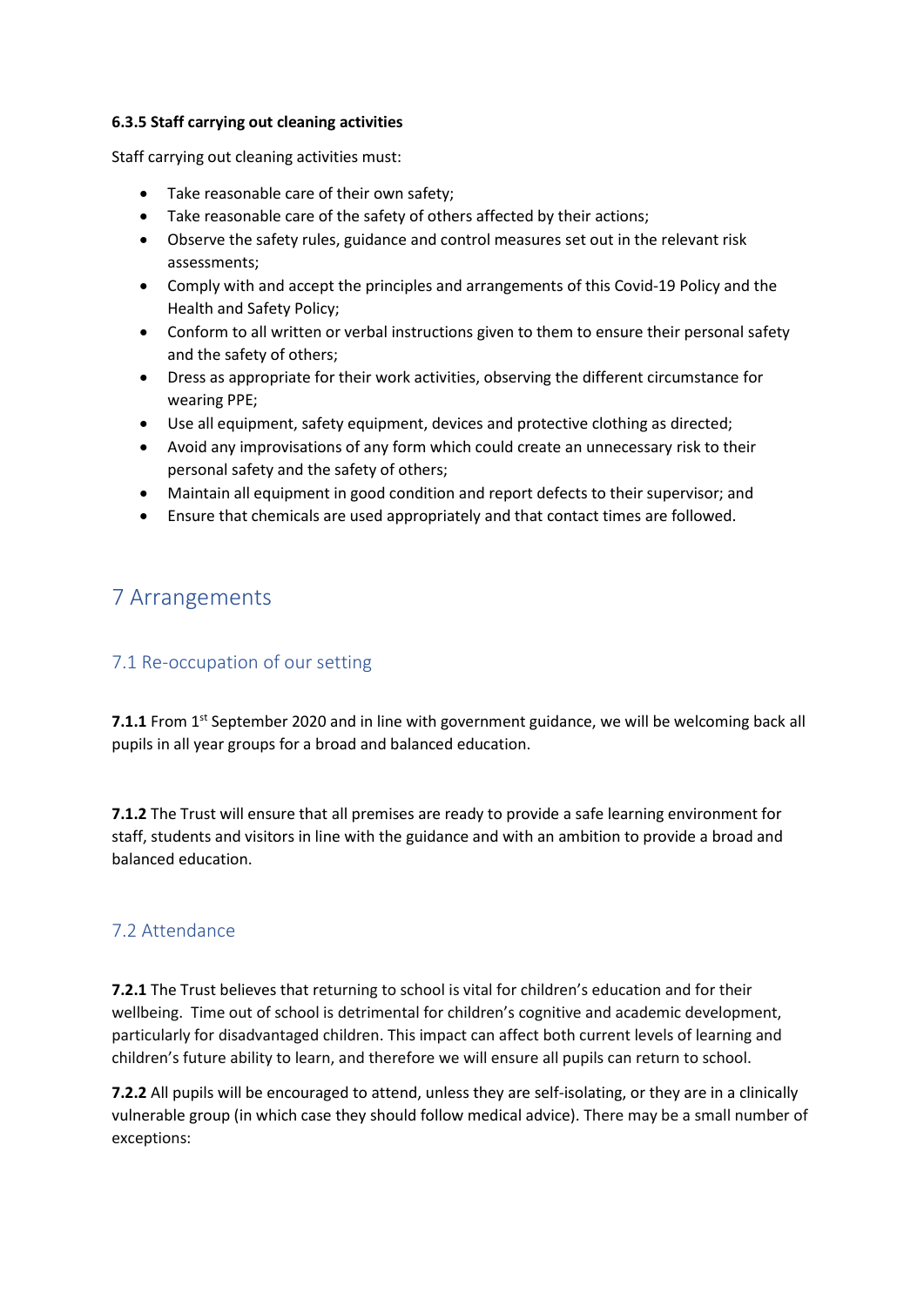- Where a pupil is unable to attend school because they are complying with clinical and/or public health advice, we expect schools to be able to immediately offer them access to remote education (see Remote Learning section below).
- Where children are not able to attend school as parents are following clinical and/or public health advice, in this case absence will not be penalised

**7.2.3** No one with symptoms should attend a Trust School for any reason.

**7.2.4** Families will be instructed to notify us as normal if their child is unable to attend so that staff can explore the reason with them and address barriers together and we will take a pragmatic and careful approach to encourage good attendance in term 1. From term 2 we will use our statutory powers to enforce good attendance.

**7.2.4** Attendance recording will be in line with statutory obligations and teachers will be asked to keep seating plan records to help with track and trace.

# 7.3 Staff workload and wellbeing

**7.3.1** The Trust will wherever possible, implement flexible working practices in a way that promotes good work-life balance and supports our staff.

**7.3.2** Workload will be carefully managed, and the Trust will assess whether changes to any working practices and deployment are not affecting the work-life balance in a detrimental way.

**7.3.3** The Trust will conduct periodic questionnaires as appropriate. Staff will be reminded about the well-being services provided by each school and Benenden Healthcare.

#### 7.4 Transport

**7.4.1** Staff and pupils will be encouraged to walk or cycle to and from school and avoid public transport wherever possible.

**7.4.2** Staff and pupils must follow the current government guidance on wearing facemasks on public transport.

**7.4.3** The Trust will work together with all parties and transport providers to put in place arrangements appropriate to our circumstances, including Covid secure measures to reduce transmission.

**7.4.4** Staff and trip leaders will risk assess the use of school minibuses.

# 7.5 Catering

**7.5.1** Catering will be available for pupils and staff in our schools and we will work with our caterers to ensure that meals are prepared and served safely.

**7.5.2** Trust Schools will ensure lunch is organised to ensure Group bubbles remain in tact.

**7.5.3** Staff will be able to bring their own lunch but must ensure that the staff room is kept clean and tidy and that they take responsibility for their hygiene of the are they use.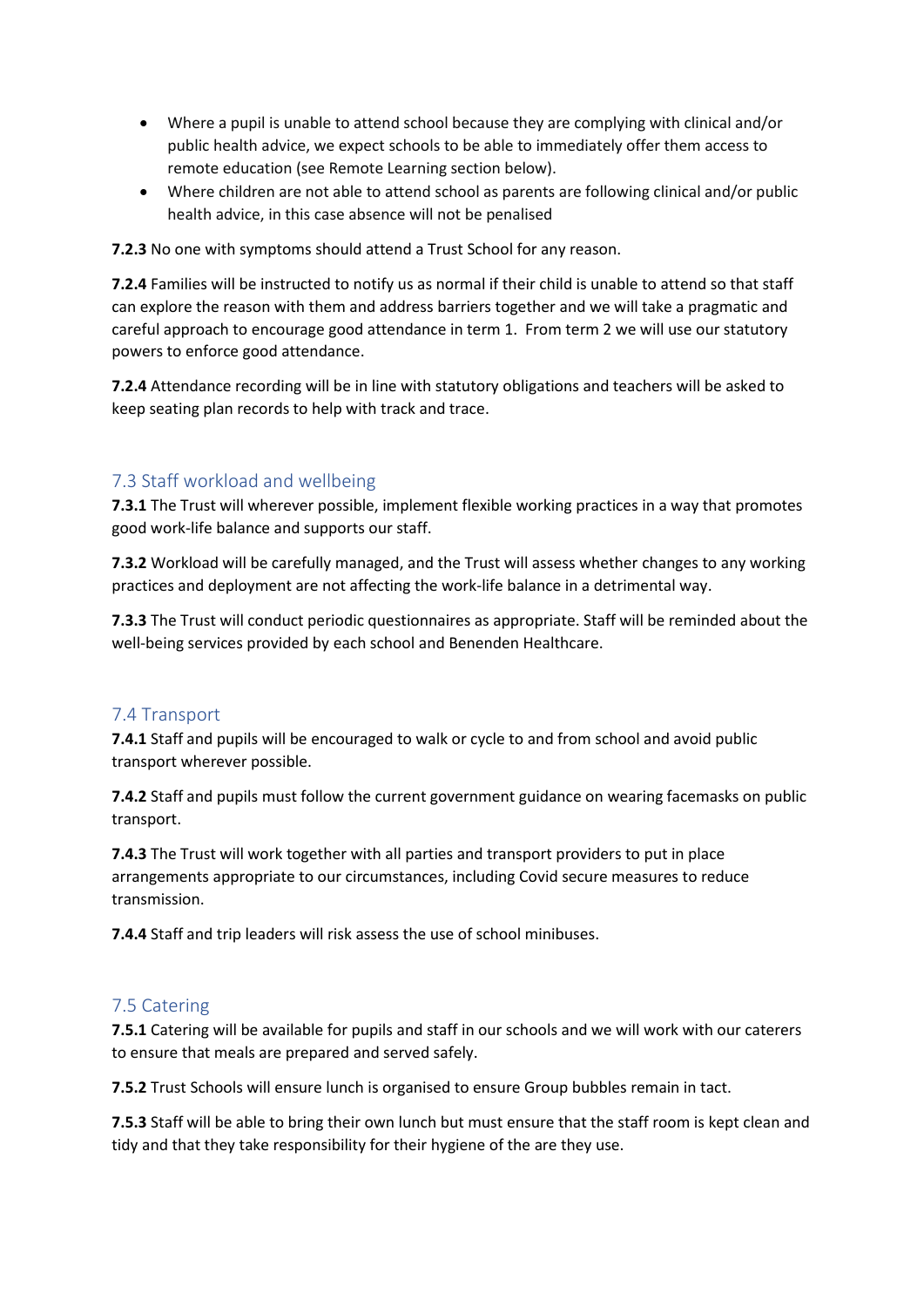# 8 Prevention and response to any infection

# 8.1 Prevention

**8.1.1** Preventing the spread of Covid-19 involves dealing with direct transmission (for instance, when in close contact with those sneezing and coughing) and indirect transmission (via touching contaminated surfaces). The following is the set of actions the ALL Trust schools must take:

- minimise contact with individuals who are unwell by ensuring that those who have coronavirus (COVID-19) symptoms, or who have someone in their household who does, do not attend school
- clean hands thoroughly more often than usual
- ensure good respiratory hygiene by promoting the 'catch it, bin it, kill it' approach
- introduce enhanced cleaning, including cleaning frequently touched surfaces often, using standard products such as detergents and bleach
- minimise contact between individuals and maintain social distancing wherever possible
- where necessary, wear appropriate personal protective equipment (PPE)
- Minimising contact and mixing by altering, as much as possible, the environment (such as classroom layout) and timetables (such as staggered arrival, dispersal and break times);
- Notices and posters promoting infection control best practice will be displayed throughout our buildings;
- Signs limiting the number of persons in each area will be displayed where applicable.

# 8.2 Response to any Infection

**8.2.1** The following is the set of actions the ALL Trust school must take in every case where they are relevant in response to an infection:

- engage with the NHS Test and Trace process
- manage confirmed cases of coronavirus (COVID-19) amongst the school community
- contain any outbreak by following local health protection team advice

**8.2.2** Any pupil or employee who displays symptoms will be sent home immediately and asked to remain in isolation and encouraged to be Covid-19 tested. If the test is positive, then the rest of the class/group (including the staff) will be sent home and advised to self-isolate following the latest advice. Currently, household members are not required to self-isolate unless symptoms are evident.

# 8.3 Personal Protective Equipment (PPE), including face coverings and face masks

**8.3.1** PPE will be provided for those activities that have been identified for cleaning of certain areas within the school and for dealing with Covid-19 situations where there has been a known suspected case of the virus.

**8.3.2** Wearing a face covering or face mask in educational settings under normal conditions has not been recommended in the government guidance. Accordingly, we will not require staff or pupils to wear face coverings.

**8.3.3** Most of our staff will not require PPE beyond what they would normally need for their work unless guidance changes. PPE will be needed in a very small number of cases, including: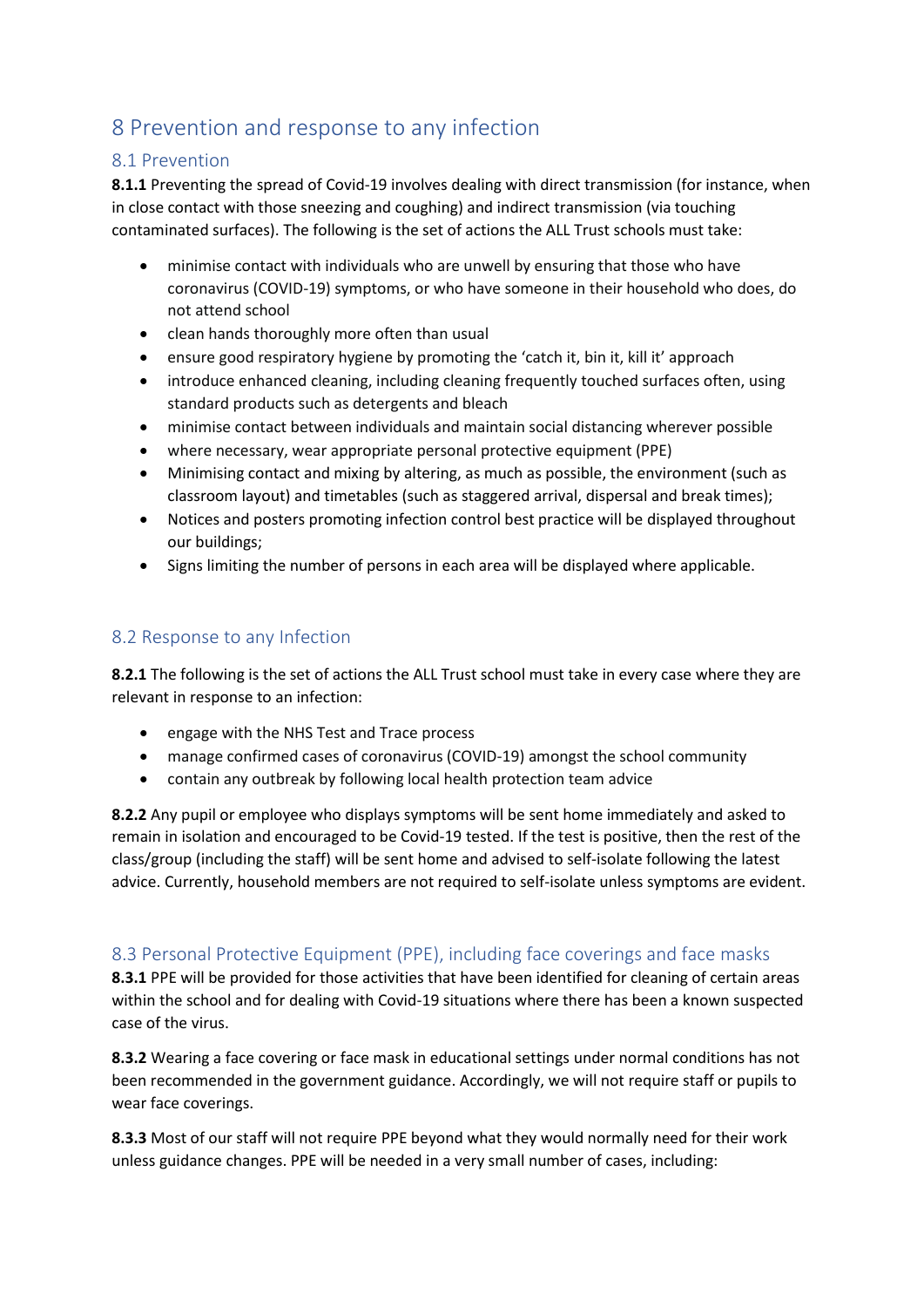- Pupils whose care routinely already involves the use of PPE due to their intimate care needs will continue to receive their care in the same way.
- If a pupil becomes unwell with symptoms of Covid-19 while in our setting, a face mask should be worn by the supervising adult, if a distance of two metres cannot be maintained. If contact with the pupil is necessary, then gloves, an apron and a face mask should be worn by the supervising adult. If a risk assessment determines that there is a risk of splashing to the eyes, for example from coughing, spitting, or vomiting, then eye protection should also be worn.
- Staff who clean more than one classroom.
- Staff that routinely require PPE as a control measure identified for their role (handling hazardous substance COSHH or using power tolls etc.)

**8.3.4** If guidance changes on PPE the Trust will look to source, secure and supply sufficient PPE as required.

### 8.4 First Aid

**8.4.1** A first aid flow chart has been produced to detail the procedures to be adopted for routine first aid incidents and the additional risk of an individual presenting with Covid-19 symptoms and all staff know and understand this guidance.

**8.4.2** To assist in controlling symptomatic individuals each school will have a dedicated room to isolate the individual before deciding a course of action. Staff will be advised to go home and take medical advice. Parents and guardians will be informed where the situation involves a pupil.

# 8.5 Shielding pupils and staff

**8.5.1** Guidance on who should shield is regularly changed/updated and the Trust will follow the latest government guidance available at the time:

[https://www.gov.uk/government/publications/guidance-on-shielding-and-protecting-extremely](https://www.gov.uk/government/publications/guidance-on-shielding-and-protecting-extremely-vulnerable-persons-from-covid-19)[vulnerable-persons-from-covid-19](https://www.gov.uk/government/publications/guidance-on-shielding-and-protecting-extremely-vulnerable-persons-from-covid-19)

**8.5.2** Where clinically extremely vulnerable individuals (staff) who are at higher risk of severe illness (for example, people with some pre-existing conditions) have been advised by the NHS to take extra care in observing social distancing and are advised they should work from home where possible, we will endeavour to support this. For example, by asking staff to support remote education, carry out lesson planning or other roles which can be done from home. If clinically extremely vulnerable individuals cannot work from home, they will be offered the safest available on-site roles to ensure that they can stay two metres away from others wherever possible, although the individual may choose to take on a role that does not allow for this distance if they prefer to do so. A specific risk assessment is to be conducted with the individual and their line manager to ensure all practicable control measures have been implemented to minimise risk to health.

**8.5.3** Where extremely clinically vulnerable pupils who are at higher risk of severe illness (for example, people with some pre-existing conditions) have been advised by the NHS to take extra care in observing social distancing and should stay at home the school will support this by providing high quality remote learning opportunities.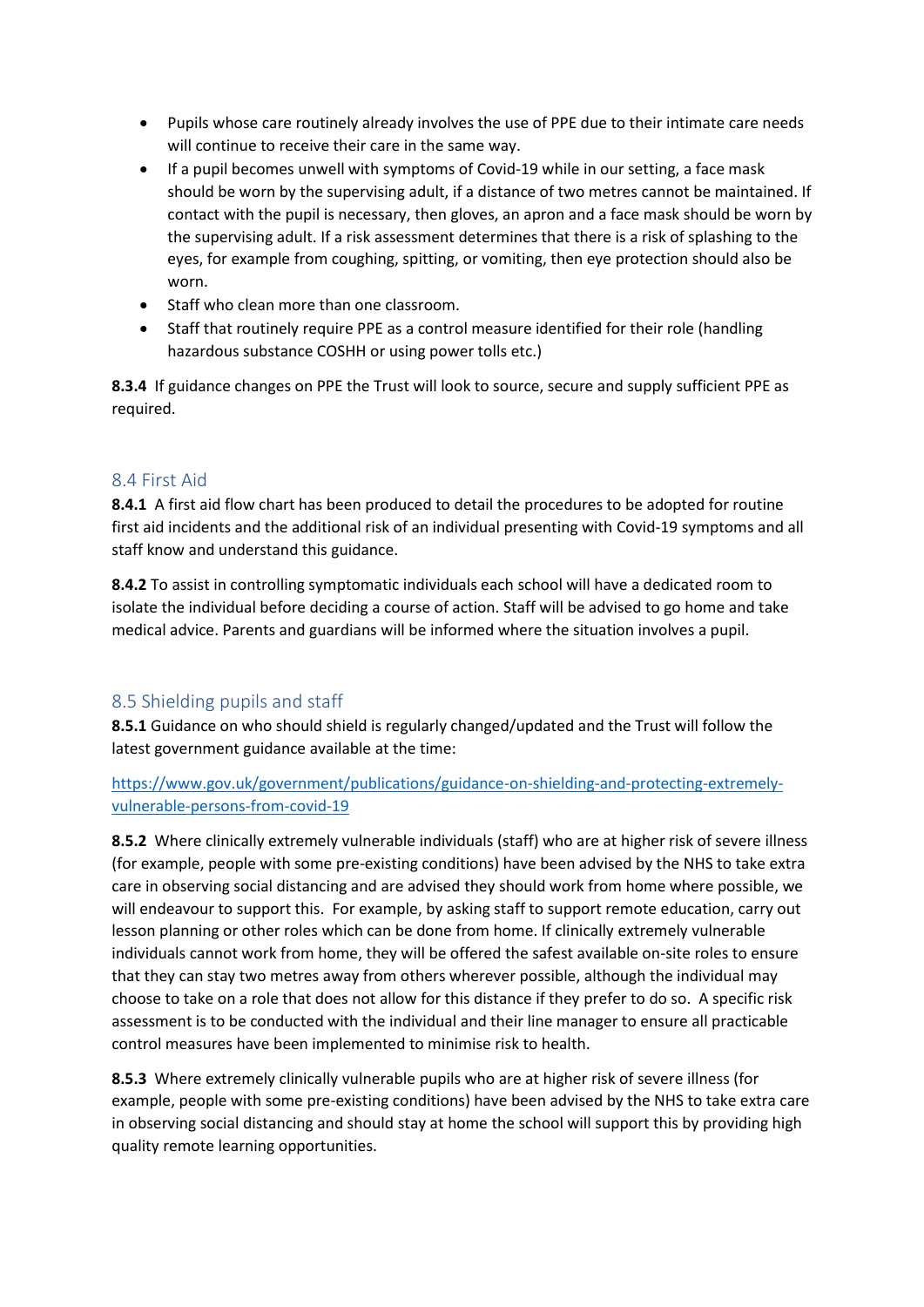# 8.6 Living with a shielded or clinically vulnerable person

**8.6.1** If a pupil or a member of staff lives with someone who is clinically vulnerable (but not clinically extremely vulnerable), including those who are pregnant, they can attend our setting.

**8.6.2** If a pupil or staff member lives in a household with someone who is extremely clinically vulnerable, they can attend our setting as long as they follow the Covid Secure practice laid out in the risk assessment guidance.

#### 8.7 Bubble groups

**8.7.1** The Trust will aim to minimise contacts and mixing between people to reduce transmission of coronavirus (COVID-19). Each school has considered how to implement this in order to do everything possible to minimise contacts and mixing while delivering a broad and balanced curriculum.

The overarching principle each school has applied is to reduce the number of contacts between children and staff. This will be achieved through keeping groups separate (in 'bubbles') and through maintaining distance between individuals as defined in each school's risk assessment.

**8.7.2** Schools will consider adjustments to the organisation of the school day, the way pupils move around the premises and access to food facilities in their bubble groups.

**8.7.3** Bubble groups will be organised in accordance with the space and staff available .

### 8.8 Planning and organising

**8.8.1** Prior to the return of pupils and staff in September 2020, the Trust will:

- Complete and maintain risk assessments and act upon the government advice on preparing for the full opening of schools;
- All health and safety compliance checks have been undertaken before opening, including the additional guidance for water checks and fire precautions;
- Organise bubble groups, as described in the section above to minimise mixing;
- Use the timetable, allocation of classroom/learning environments to reduce movement inside the school building;
- Stagger break times (including lunch) so that minimal groups are moving at the same time;
- Consider staggered start and end time for the school day;
- Plan parents protocols in a way that minimises adult-to-adult contact on the school premises

**8.8.2** While the Trust is unable to reduce the risk to zero the following measures in place provide a **Covid Secure** environment for staff and students and support the aim to keep the risk low:

- Provide staff the support to maintain a 2 metre distance at the front of the classroom;
- Increase hand washing/santisiaing provision for pupils in every classroom
- Provision of enhanced cleaning regimes across the site
- Provision PPE for those that require it.
- Limit staff numbers in any communal areas